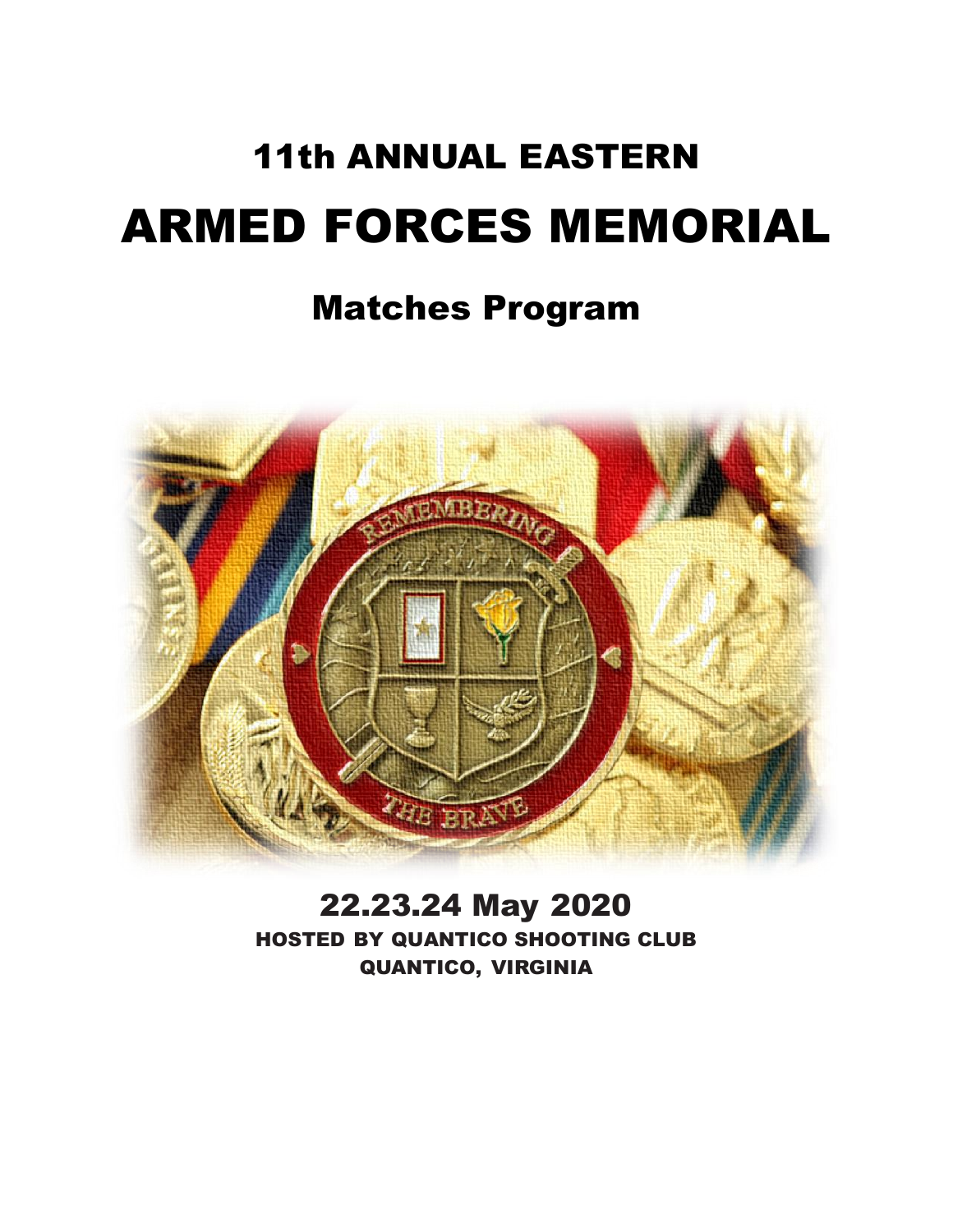## *PROGRAM FOR THE 11th ANNUAL EASTERN ARMED FORCES MEMORIAL Games*

**1. DATES:** 22,23,25 May 2020

**2. LOCATION:** Calvin A. Lloyd Range Complex, Marine Corps Combat Development Command, Quantico, Virginia, located approximately 33 miles south of Washington, D.C. on U.S. Highway 1 or Interstate 95. The passenger stop for rail travelers is Quantico, Virginia, on the Richmond, Fredericksburg, and Potomac Railroad. Commercial air transportation arrives at Washington National and Dulles International airport.

**3. TIME:** All times stated are in Eastern Daylight Savings Time.

**4. REPORTING:** All competitors are required to be on the firing line/in the pits 35 minutes prior to start time and all are required to attend their respective safety briefs.

**5. BILLETING, HOTELSAND MOTELS:** There are several hotels and motels in the vicinity of Quantico for competitors and their families. Best Western, Holiday Inn, and Quality Inn are in the immediate vicinity.

**6. MEDICAL ATTENTION:** Quantico Shooting Club (QSC) will provide an EMT and emergency vehicle for the duration of the match.

Civilians MUST be vetted prior to coming onto base. If participant does not have a CAC card or Military ID they are required to fill out the vetting form. It can be scanned and emailed to [qsc.operationsofficer@gmail.com](mailto:qsc.operationsofficer@gmail.com) . MUST BE TURNED IN TWO WEEKS PRIOR TO MATCH. Form is located:

<https://quanticoshootingclub.com/guest-members>

**207. ENTRIES:** Check-in time for competitors will be from 0600 to 0700 the day of the match. *Pre-registration is required*. SAME DAY REGISTRATIONS WILL HAVE AN ADDITIONAL \$10 FEE. Registration will be verified, and all entry fees will be paid daily for matches. **Completed entry registration is required online at:**

[www.quanticoshootingclub.com](http://www.quanticoshootingclub.com/)

There will be a link on the Home/Front page

## **8. ENTRY FEES:**

*a.* Pay entry fees by CHECK, Cash, payable to Quantico Shooting Club. WE WILL ACCEPT CASH PAYMENTS at the match site only.

*b.* The following is the schedule of fees:

| LONG RANGE INDIVIDUAL           | \$40.00 / \$30.00 (Junior)         |
|---------------------------------|------------------------------------|
| <b>LONG RANGE TEAM</b>          | \$60.00 per Team                   |
| HP ACROSS THE COURSE INDIVIDUAL | \$50.00 (Adult) / \$30.00 (Junior) |
| <b>EIC MATCH</b>                | \$20.00                            |
| HP ACROSS THE COURSE TEAM       | \$60.00 per Team                   |
| <b>SHOTGUN MATCHES</b>          | \$20.00 / 15 / 10                  |
| <b>MULTI-GUN</b>                | \$50.00 / \$30.00 (Junior)         |
| <b>22 LONG RIFLE CHALLENGE</b>  | \$25.00                            |
|                                 |                                    |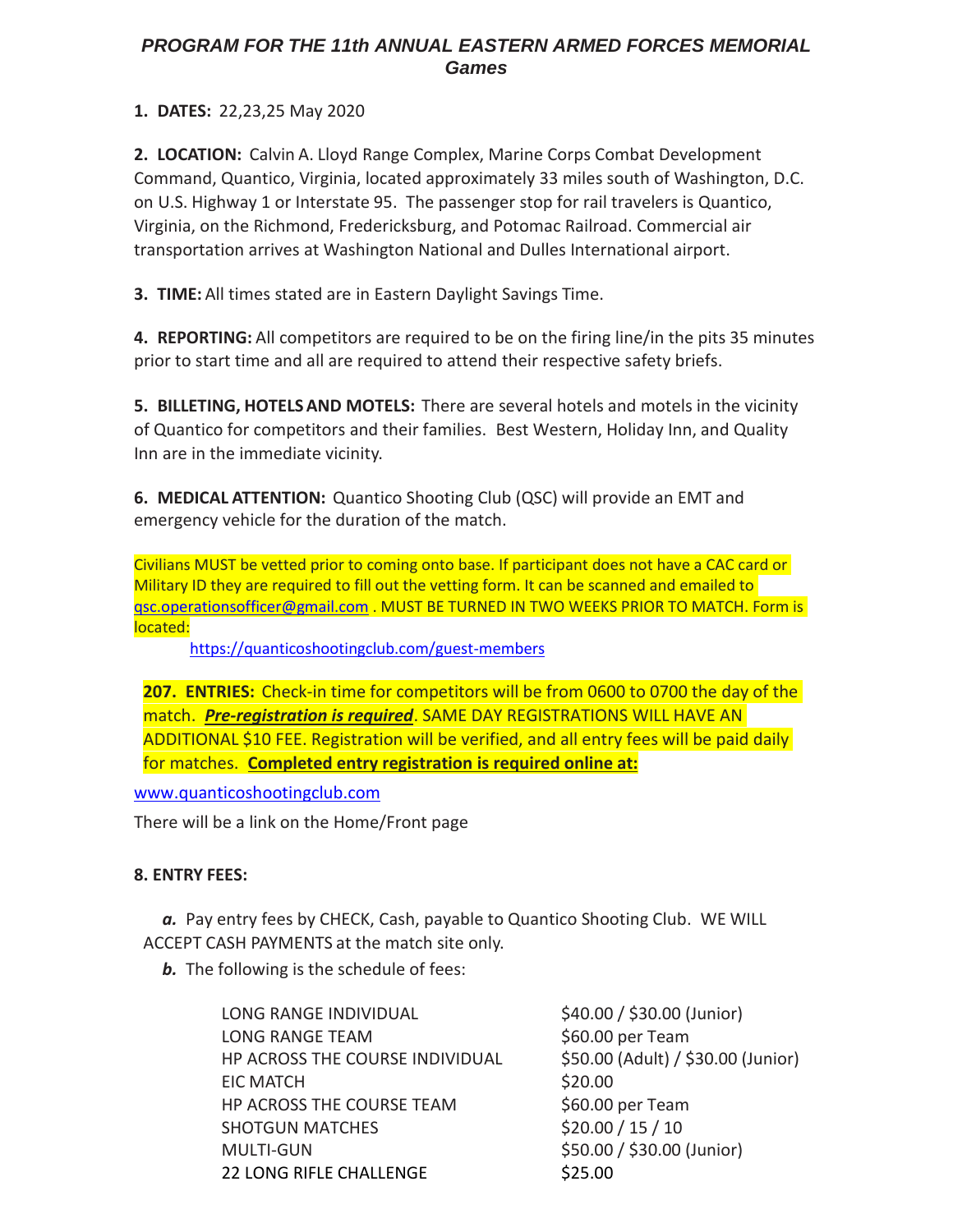## IF QSC CANCELS A MATCH MONEY WILL BE REFUNDED. IF THE PARTICIPANTS CHOOSE NOT TO SHOOT THE MATCH. NO REFUNDS WILL BE GIVEN.

**9. ENTRIES CLOSE:** Entries will close for a specific match once the safety brief has completed.

## **Opening Ceremony**: Even though the competition held Long Range matches are on 22 May, an opening shot ceremony will be held at 0730 on 23 May 2020.

**10. RULES:** Each match will be governed by the most current rule book for that discipline.

**11. CLASSIFICATION:** All shooters will compete as the classification provided to them by the governing body of that shooting discipline. Shooters who do not have a classification will be listed as Unclassified. Prizes and awards will not be broken down according to classification. Winners in each classification will receive a certificate.

**12. TIME OF FIRING:** All firing will commence at 0800 daily for the first relay. All relays are required to be on the appropriate yard line or in the pits 20 minutes prior to the commencement of firing. Starting times for Matches #7 and #10 are 1 hour after completion of Matches #5 and #8 respectively.

**13. TARGET OPERATION:** Competitors on the rifle range are responsible for pulling their assigned targets. All other targets will be operated by range personnel. Multi-gun targets will be reset by the competitors once an individual has completed firing.

**14. SIGHTING SHOTS:** Sighting shots are not authorized except for designated matches.

**15. AWARDS:** Individual awards will be issued on the basis of three places for each individual match. First place will be awarded in team matches only. Certificates will be given out to the top shooter in each classification.

## **16. SPECIALAWARDS**

*a.* Individual

**(1)** The high overall junior competitors in the Across the Course individual match and Multi-Gun matches if there are three or more junior shooters in those competitions.

**(2)** The high overall female competitors in any match that has three or more female shooters.

**17. FIRING PROCEDURE:** Rifle firing will proceed in relays. High Power Rifle Rules will govern firing line and pit operations. It is the competitor's responsibility to appear at the assigned firing point, prepared to fire, when the relay is called. Competitors are allowed three minutes to assume positions on the firing line once called. If all competitors on a relay complete firing prior to the allotted time, the next relay will be called to the line.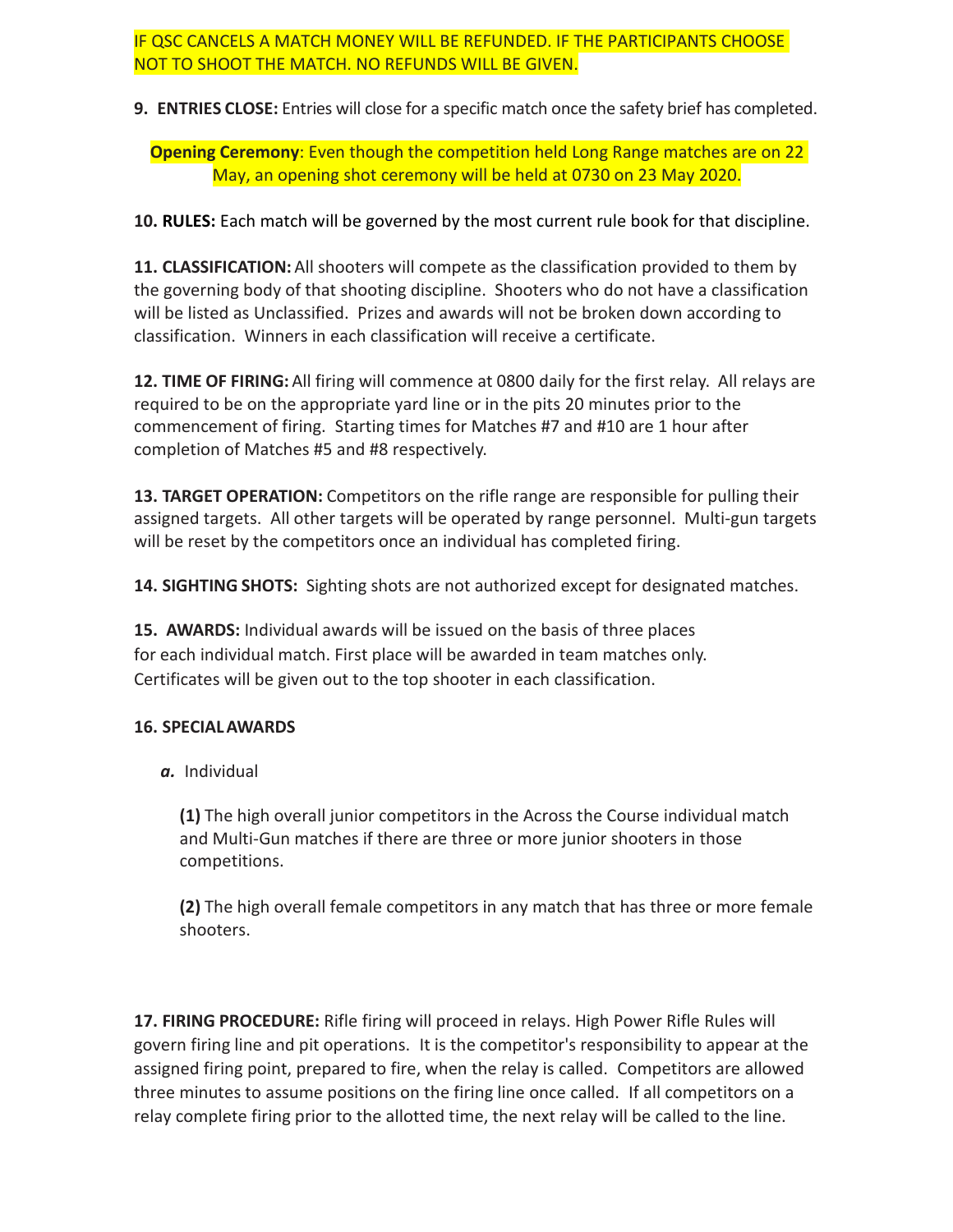**18. CONTINUE TO FIRE:** Competitors who fire a perfect score (All X's) in Match utilizing that scoring system will be permitted to continue firing without a break. At the completion of the time limit authorized that particular relay, competitors from the next relay can move into position on the ready line. The succeeding relay will not take position on the firing line until the perfect score has been lost.

**19. BULLETINS:** Preliminary results will be posted by the Stats Officer at the Quantico Shooting Club Clubhouse upon completion of firing each day. Final results will be posted online at [www.quanticoshootingclub.com](http://www.quanticoshootingclub.com/) following the completion of the match.

**20. AMMUNITION ALLOWED:**Any ammunition authorized by the governing bodies of that shooting discipline is allowed in all matches. Competitors will furnish their own ammunition.

**21. CHALLENGE TIME:** Challenge time will close two (2) hours after match staff post the preliminary bulletin on the official bulletin board, except for matches where bulletins are posted after 1530, in which case challenging time will close at 0730 the following day.

**22. UNBREAKABLE TIES:** Ties will be broken in accordance with the rules and regulations set forth by the governing body for that shooting discipline.

**23. PRACTICE FIRING:** Practice firing is not allowed at any time during the execution of the match.

**24. WEAPONS STORAGE:** WTBN will not provide storage for competitor's weapons during the match. Individuals are responsible for the safe storage of their weapons and ammunition during the match. Competitors are also responsible for ensuring that, while aboard Marine Corps Base Quantico, they are transporting their weapons and ammunition in accordance with regulations set forth by the Base Provost Marshall's Office.

**25. SCORE CARDS:** Competitors or team captains must sign all scorecards. Competitors desiring to lodge a protest must write "PROTEST" in block letters on the scorecard face and on the back of the card specifying points of protest.

**26. ATTIRE:** This match is being held aboard a U.S. military installation. Appropriate attire should be worn at all times while aboard Marine Corps Base Quantico.

**27.** There will be **NO ALCOHOLIC BEVERAGES** on the range at any time.

**28. PARKING:** Parking is permitted in the shooters parking lot adjacent to MCB-4, in designated areas of the Battalion parking lot adjacent to Garand Road. \*Note: Unlike previous years their will be no parking across from the 1000-yard line\* PMO will issue tickets for parking along roadways or other unauthorized locations.

**29. TEAM MATCHES:** Teams must have adequate personnel to compete (i.e., competitors, one pit puller per target, and scorekeepers.)

**30. AWARDS CEREMONY:** The awards ceremony will commence approximately one (1)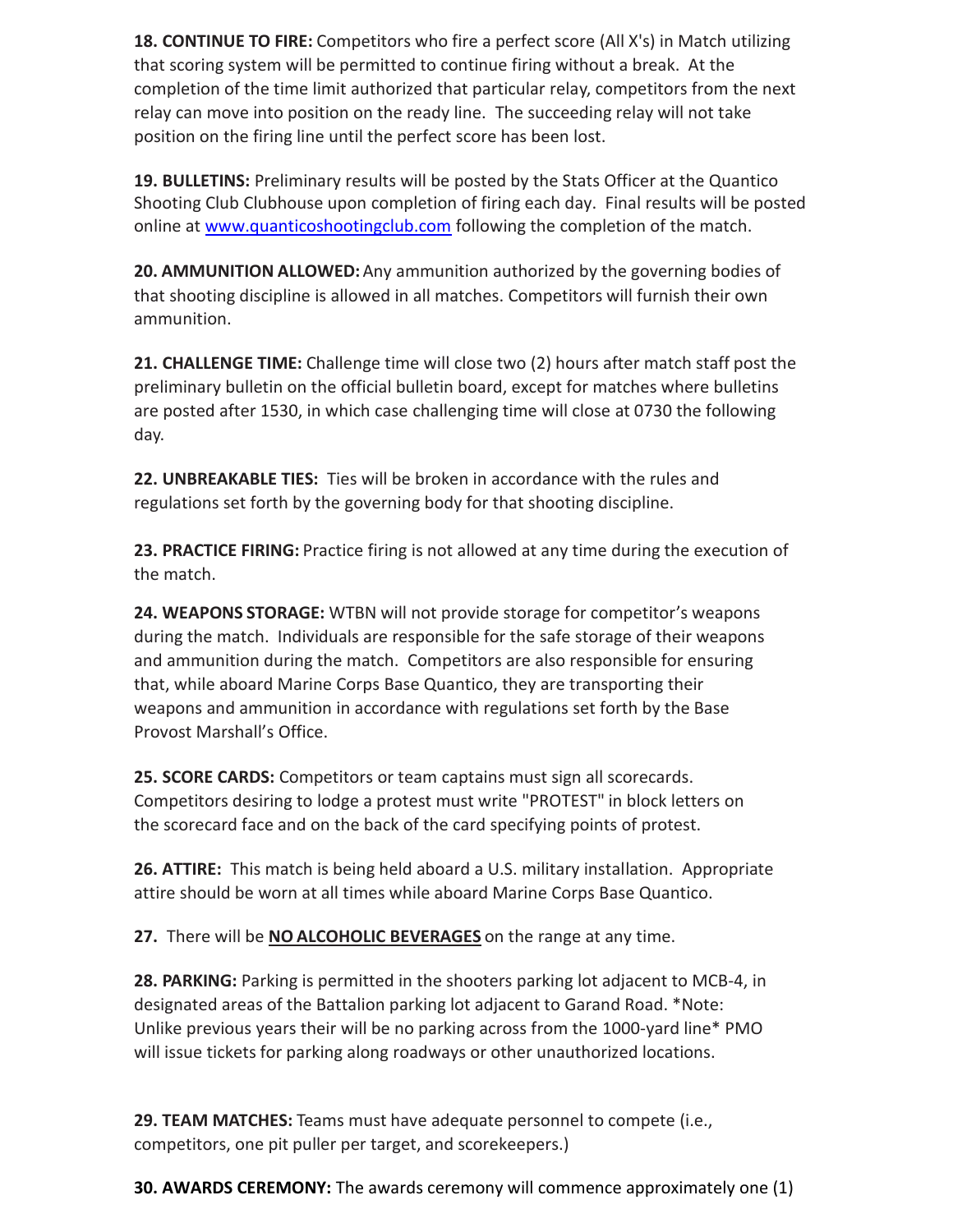hour after firing has completed on Sunday, 24 May at the pavilion behind Range 2 on the Calvin A. Lloyd Range Complex. Competitors must be present to collect their prize or awards and must also be present to win any items in the double-blind raffle. Prizes associated with specific matches that are not claimed by the winner at the awards ceremony will be entered into the double-blind raffle for the rest of the competitors.

Plaques will be given to the first-place winner of each trophy. Only the second place, third place, High Woman and High Junior of the match will receive a certificate.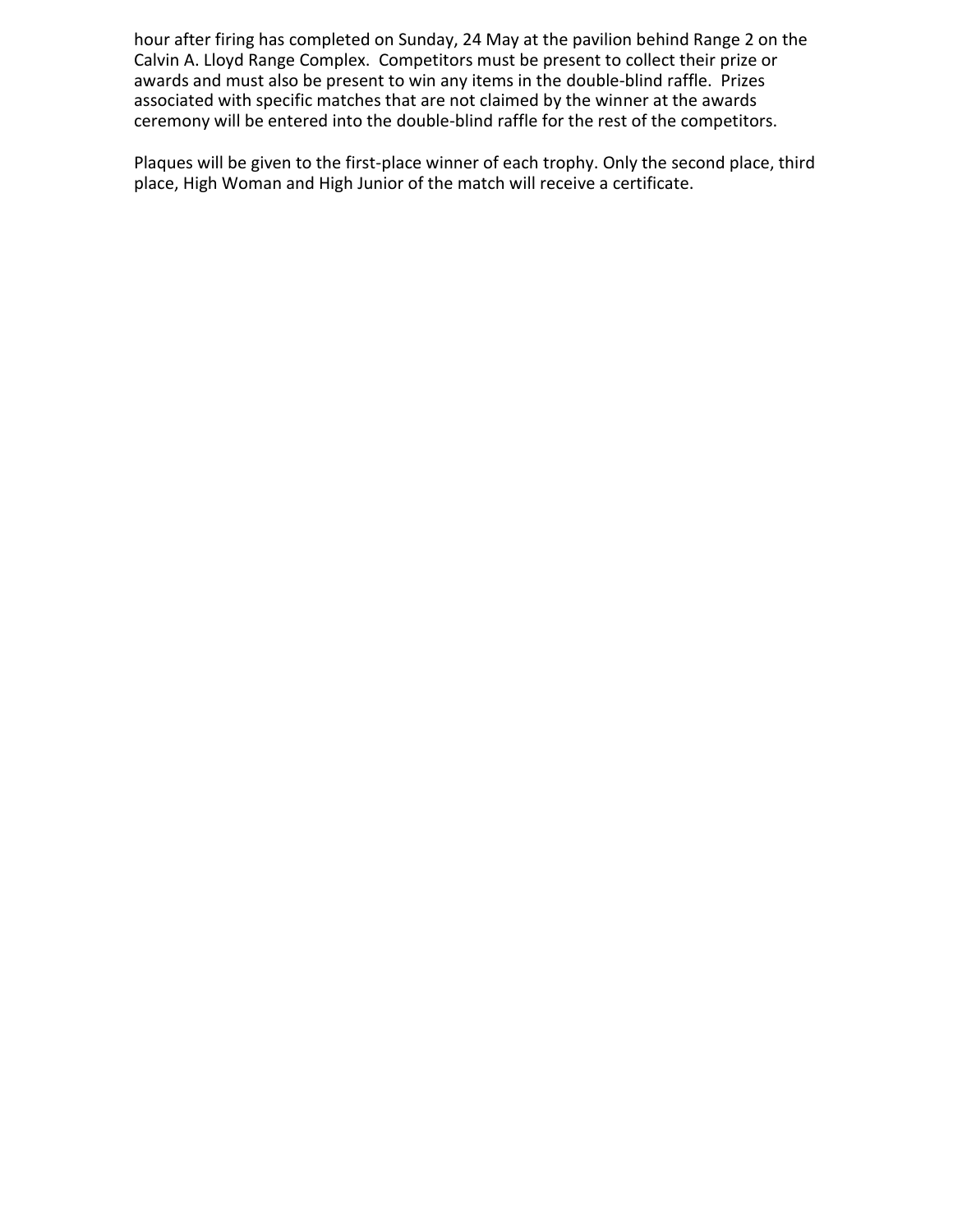*~~~* **FRIDAY, 22 MAY 2020 – 0730 ~~~ 1000-yard Long Range Match**

## **MATCH #1: The PO Joseph McSween Memorial Trophy Match**

| Location:                      | Range 4                                                                                                                                                                                                                                                                                                                                                                        |
|--------------------------------|--------------------------------------------------------------------------------------------------------------------------------------------------------------------------------------------------------------------------------------------------------------------------------------------------------------------------------------------------------------------------------|
| Weapon:                        | Category "A": Service Rifle.<br>Category "B": Any rifle, any sight. Match Rifle                                                                                                                                                                                                                                                                                                |
| <b>Course of Fire:</b>         | Unlimited sighting shots and 20 shots for record, slow fire, prone.<br>Coaching permitted for sighting shots. After the shooter states<br>"1st RECORD SHOT," record firing begins and the scorer will ensure<br>that no further coaching or sighting shots take place. If the<br>shooter misses the target with five consecutive record shots he will<br>retire from the line. |
|                                | MATCH #2: The Remembering the Brave Long-Range Individual Match                                                                                                                                                                                                                                                                                                                |
| Location:                      | Range 4                                                                                                                                                                                                                                                                                                                                                                        |
| <b>Rifle:</b>                  | Category "A": Service Rifle.<br>Category "B": Any rifle, any sight.                                                                                                                                                                                                                                                                                                            |
| <b>Course of Fire:</b><br>"1st | Unlimited sighting shots and 20 shots for record, slow fire, prone.<br>Coaching permitted for sighting shots. After the shooter states                                                                                                                                                                                                                                         |
|                                | RECORD SHOT," record firing begins, and the scorer will ensure<br>that no further coaching or sighting shots take place. If the                                                                                                                                                                                                                                                |
| shooter                        | misses the target with five consecutive record shots he will retire<br>from the line. If all competitors on a relay complete firing prior to<br>the allotted time, the next relay will be called to the line.                                                                                                                                                                  |
|                                | MATCH #3: The SSG Marc Small Memorial Trophy Match                                                                                                                                                                                                                                                                                                                             |
| <b>Rifle:</b>                  | Category "A": Service Rifle.<br>Category "B": Any rifle, any sight.                                                                                                                                                                                                                                                                                                            |
| <b>Course of Fire:</b>         | An Aggregate of Matches 1 and 2.                                                                                                                                                                                                                                                                                                                                               |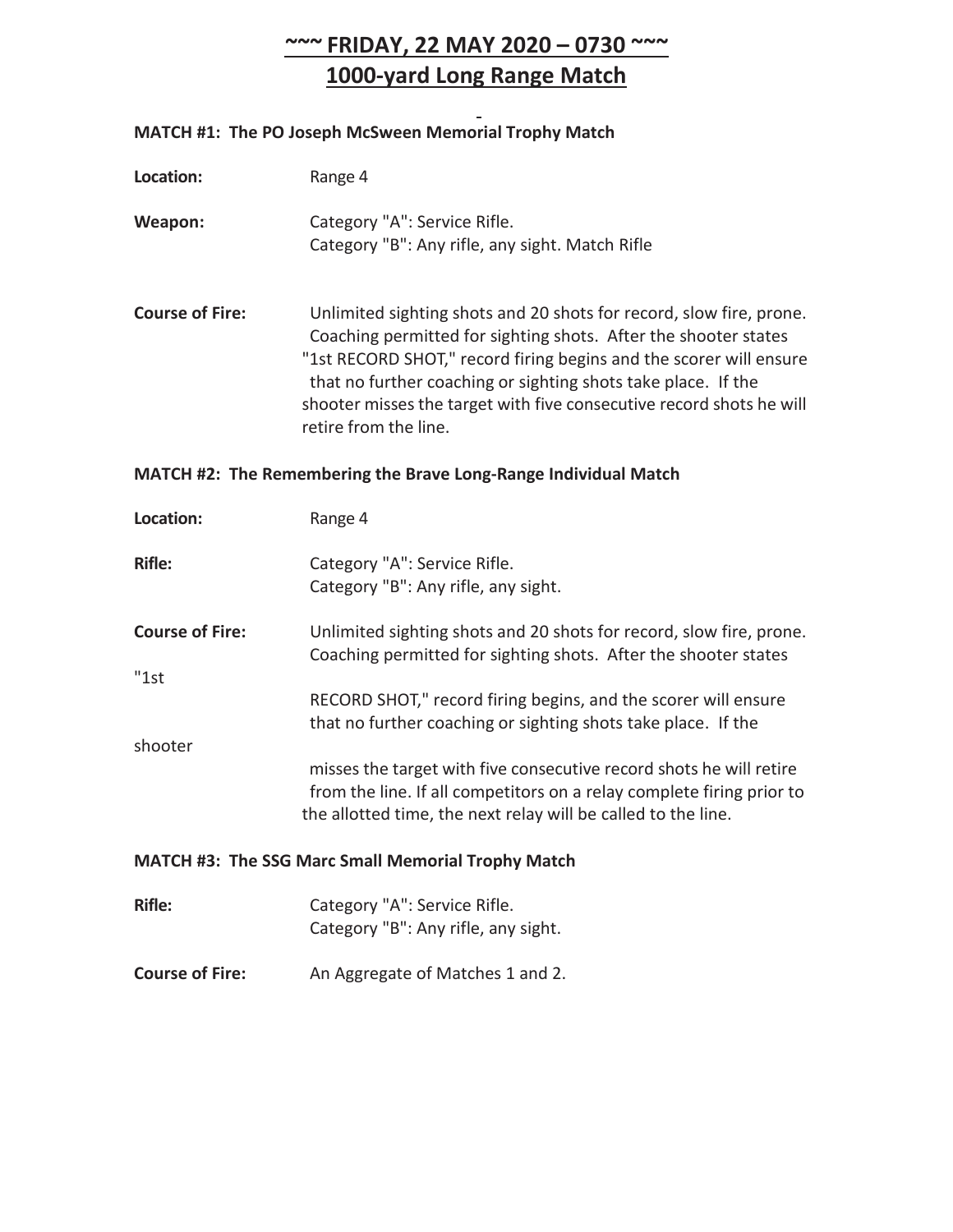## **MATCH #4: The PO2 Marc A. Lee Memorial Trophy Match**

| Time:                  | One hour after completion of Match #2.                                                                                                                                                                                                                                                                                                                                                                                                                                                                                                                                                                                                                                 |
|------------------------|------------------------------------------------------------------------------------------------------------------------------------------------------------------------------------------------------------------------------------------------------------------------------------------------------------------------------------------------------------------------------------------------------------------------------------------------------------------------------------------------------------------------------------------------------------------------------------------------------------------------------------------------------------------------|
| Location:              | Range 4                                                                                                                                                                                                                                                                                                                                                                                                                                                                                                                                                                                                                                                                |
| <b>Course of Fire:</b> | 80 shots for record, slow fire, prone.                                                                                                                                                                                                                                                                                                                                                                                                                                                                                                                                                                                                                                 |
| <b>Conditions:</b>     | Each team will consist of 4 firing members, a Team Coach and<br>Team Captain. The Team Captain and Coach may be firing<br>members. A Team Captain must be appointed. In no case will the<br>total team strength exceed 6. Two shooters will simultaneously<br>occupy the firing point and will alternately fire on the same target.<br>The Team Captain handles all challenges, verifies scores and may<br>coach, but only if he removes his coach from the line and actually<br>occupies the coaching position. Either the coach or the Team<br>Captain may be on the line at any time, but not both. Team<br>substitutes are authorized prior to match commencement. |
| <b>Rifle:</b>          | Category "A," the Service Rifle; Category "B," no restriction on<br>rifles, sights, ammunition, or accessories, except that they must<br>be safe and fired from positions defined in the NRA rules.                                                                                                                                                                                                                                                                                                                                                                                                                                                                    |
| <b>Time Limit:</b>     | 1 minute per shot, (Team time 83 min.)                                                                                                                                                                                                                                                                                                                                                                                                                                                                                                                                                                                                                                 |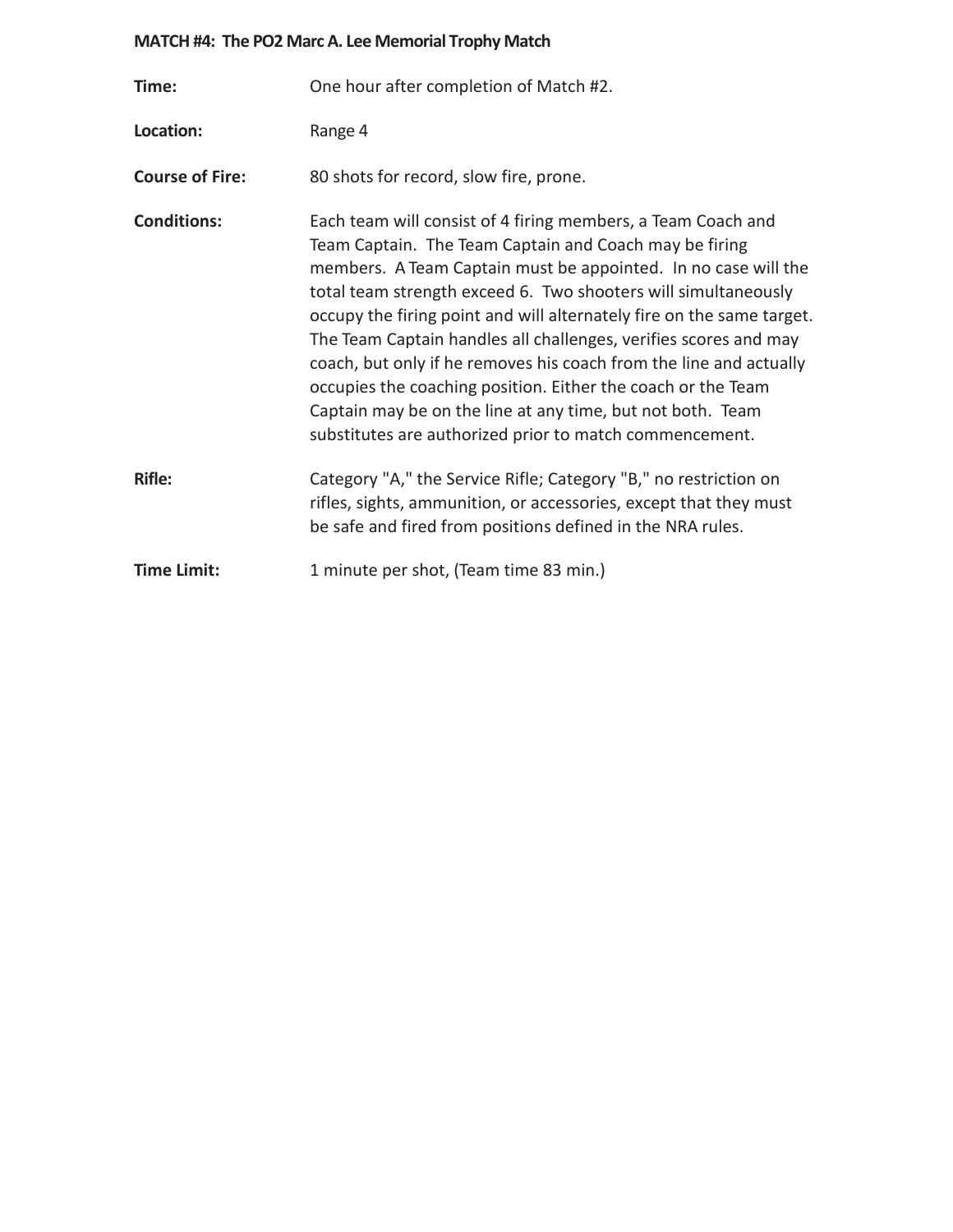## *~~~* **SATURDAY, 23 MAY 2020 – 0730** *~~~ 800 aggregate Match*

## **MATCH #5: The Cpl Michael D. Anderson, Jr. Memorial Trophy Match**

| Location:              | Range 4                                                                               |
|------------------------|---------------------------------------------------------------------------------------|
| <b>Course of Fire:</b> | 2 sighting shots and 20 shots for record, 200 yards, slow fire,<br>standing position. |
| <b>Rifle:</b>          | Service Rifle or Match Rifle, any sight                                               |
| <b>Time Limit:</b>     | 1 minute per shot.                                                                    |
|                        | MATCH #6: The SSG Justin R. Whiting Memorial Trophy Match                             |
| Location:              | Range 4                                                                               |
| <b>Course of Fire:</b> | 2 sighters and 20 shots for record, 200 yards, rapid fire, sitting or<br>kneeling.    |
| <b>Rifle:</b>          | Service Rifle or Match Rifle, any sight                                               |
| <b>Time Limit:</b>     | 60 seconds per ten shot string                                                        |
|                        | MATCH #7: The SSG Clint J. Storey Memorial Trophy Match                               |
| Location:              | Range 4                                                                               |
| <b>Course of Fire:</b> | 2 sighters and 20 shots for record, 300 yards, rapid fire, prone.                     |
| <b>Rifle:</b>          | Service Rifle or Match Rifle, any sight                                               |
| <b>Time Limit:</b>     | 70 seconds per ten shot string.                                                       |
|                        | MATCH #8: The LCpl Eric W. Herzberg Memorial Trophy Match                             |
| Location:              | Range 4                                                                               |
| <b>Course of Fire:</b> | 2 sighting shots and 20 shots for record, 600 yards, slow fire, prone<br>position.    |
| <b>Rifle:</b>          | Service Rifle or Match Rifle, any sight                                               |
| <b>Time Limit:</b>     | 1 minute per shot.                                                                    |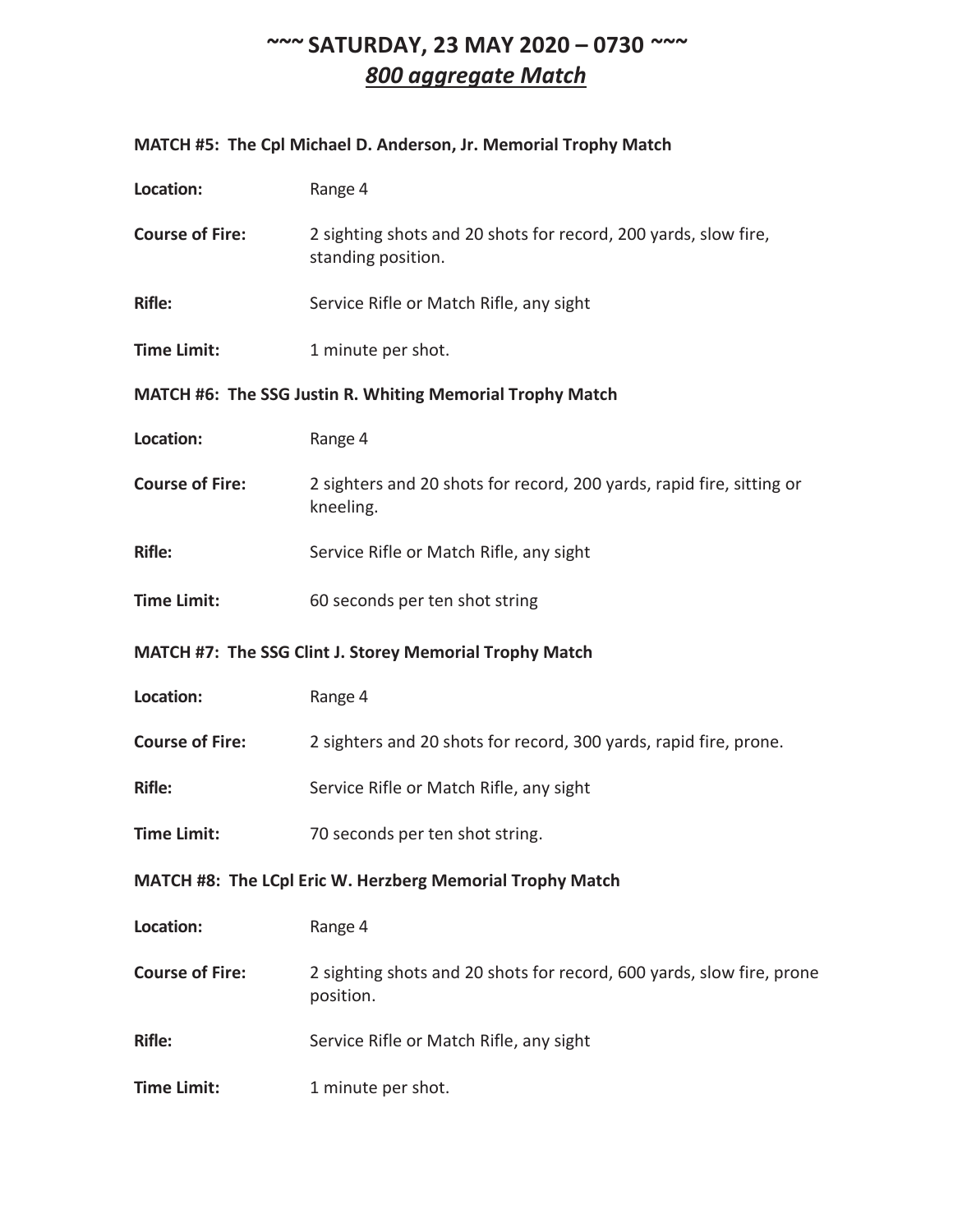#### **MATCH #9: The Cpl Brett L. Lundstrom Memorial Trophy Match**

**Course of Fire:** Slow fire aggregate of matches #5 and #8.

## **MATCH #10: The SSG Andrew "AJ" Baddick Memorial Trophy Match**

**Course of Fire:** Rapid fire aggregate of matches #6 and #7.

## **MATCH #11: The 1stSgt Aaron Bosch Memorial Trophy Match / RTB Mystery Trophy Rifle Match**

**Course of Fire:** Grand aggregate of matches #5, #6, #7, and #8.

## **GSM Match**

#### **MATCH #13: The EAFMM M1 Garand Rifle Match**

- **Location:** Range 3
- **Course of Fire:** 5 sighting shots, 10 rounds slow fire prone, 10 rounds rapid fire (60 sec) prone from standing, and 10 rounds slow fire standing. All firing is done at 200 yards.
- **Weapon:** M1 Garand

#### **MATCH #14: The EAFMM 1903 Springfield Rifle Match**

- **Location:** Range 3
- **Course of Fire:** 5 sighting shots, 10 rounds slow fire prone, 10 rounds rapid fire (60 sec) prone from standing, and 10 rounds slow fire standing. All firing is done at 200 yards.
- **Weapon:** 1903 Springfield

#### **MATCH #15: The EAFMM Vintage Military Rifle Match**

**Location:** Range 3

- **Course of Fire:** 5 sighting shots, 10 rounds slow fire prone, 10 rounds rapid fire (60 sec) prone from standing, and 10 rounds slow fire standing. All firing is done at 200 yards.
- **Weapon:** Any vintage military rifle in accordance with the CMP rules and regulations.

#### **MATCH #16: The PFC Chris White Memorial Trophy Match**

| Range 3 |  |
|---------|--|
|         |  |

**Course of Fire:** Grand aggregate of matches #13, #14, and #15.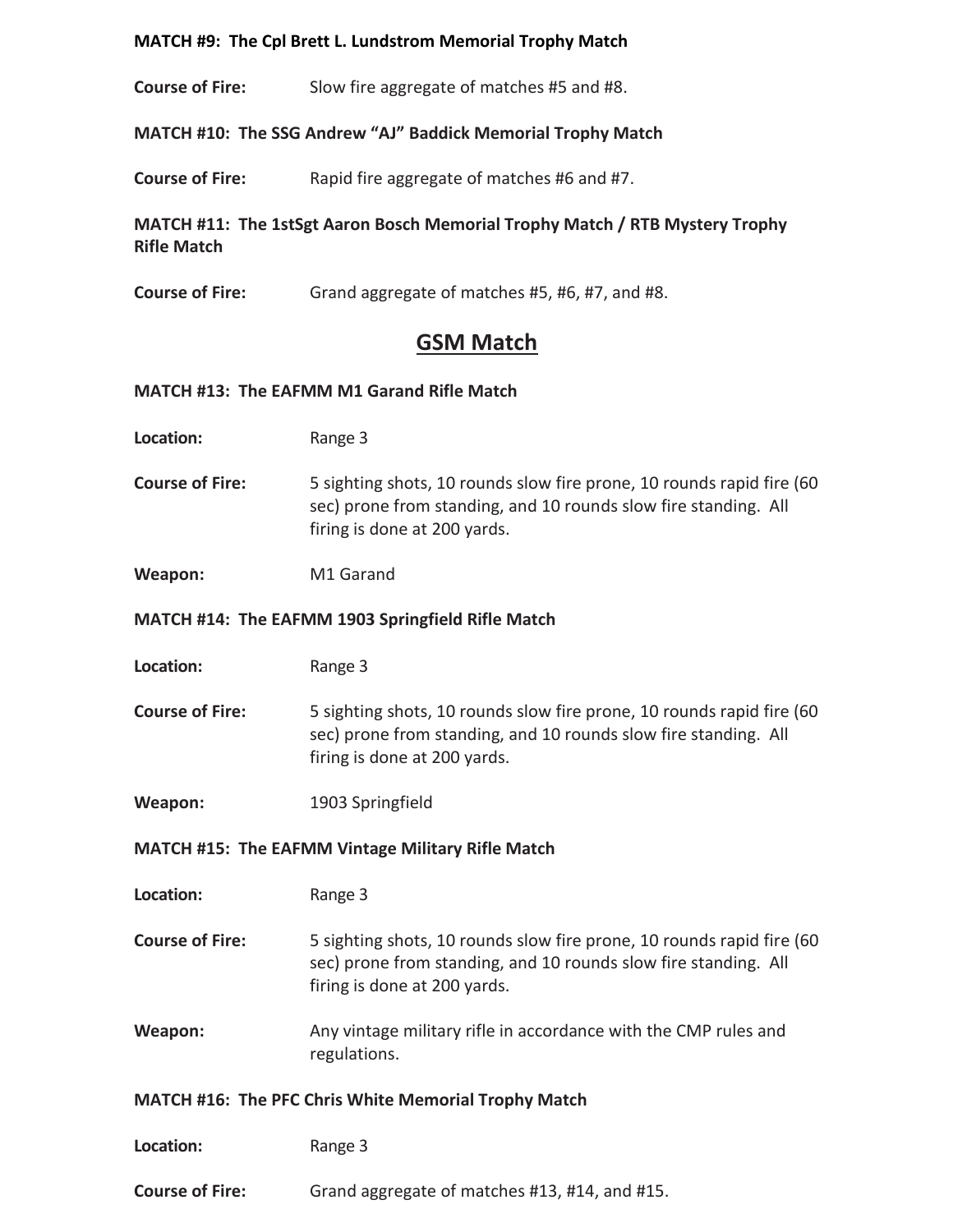## **Shotgun Match**

#### **MATCH #18: The EAFMM Shotgun Match**

| Location:              | Shotgun Range                                                                                                                                                                                                                                                                                                                                                                                                                                                                                                                                                                                                                                                                                      |
|------------------------|----------------------------------------------------------------------------------------------------------------------------------------------------------------------------------------------------------------------------------------------------------------------------------------------------------------------------------------------------------------------------------------------------------------------------------------------------------------------------------------------------------------------------------------------------------------------------------------------------------------------------------------------------------------------------------------------------|
| <b>Course of Fire:</b> | Format consists of 50 targets for Skeet, and / or Trap and / or<br>International Bunker Trap.<br>Trap event BIG 50 available for ATA shooters at no additional cost.<br>Participants can elect to shoot a single event or compete in one or<br>two additional over the two days during the Memorial Day<br>weekend.<br>QSC is limited to a total of 60 shooters for each day/event.<br>Cost: \$20 per 50 target event, additional \$15 for second event and<br>additional \$10 for third event.<br>Shooting starts @0900 on the day of your event. Any event may be<br>shot either day.<br>Champion for Skeet, Trap and Bunker. Shotgun Champion<br>determined by best score for all three events. |
|                        | PRE REGISTRATION NOT REQUIRED.                                                                                                                                                                                                                                                                                                                                                                                                                                                                                                                                                                                                                                                                     |

## **Multi-gun Event**

## **MATCH #20: The EAFMM Multi-Gun Match**

**Location:** Small Arms Training (SAT) Range and Range 305

**Course of Fire:** (6) separate stages utilizing the rifle and pistol. The only classification will be Tactical Optics.

**Pre-Registration Required**: [https://practiscore.com/2020-eastern-armed-forces](https://practiscore.com/2020-eastern-armed-forces-memorial-games-multi-gun-match/register)[memorial-games-multi-gun-match/register](https://practiscore.com/2020-eastern-armed-forces-memorial-games-multi-gun-match/register)

## **2700 Bullseye Match**

#### **MATCH #21: The EAFMM .22 Caliber Pistol Match**

- **Location:** Competition Pistol Range
- **Course of Fire:** 2 x Slow Fire (10 rnds in 10 min at 50 yds) 1 x National Match Course (1 x Slow Fire, 1 x Timed Fire, 1 x Rapid Fire) 2 x Timed Fire (10 rnds timed fire at 25 yds in 20 sec per string [5 rnds per string]) 2 x Rapid Fire (10 rnds timed fire at 25 yds in 10 sec per string [5 rnds per string])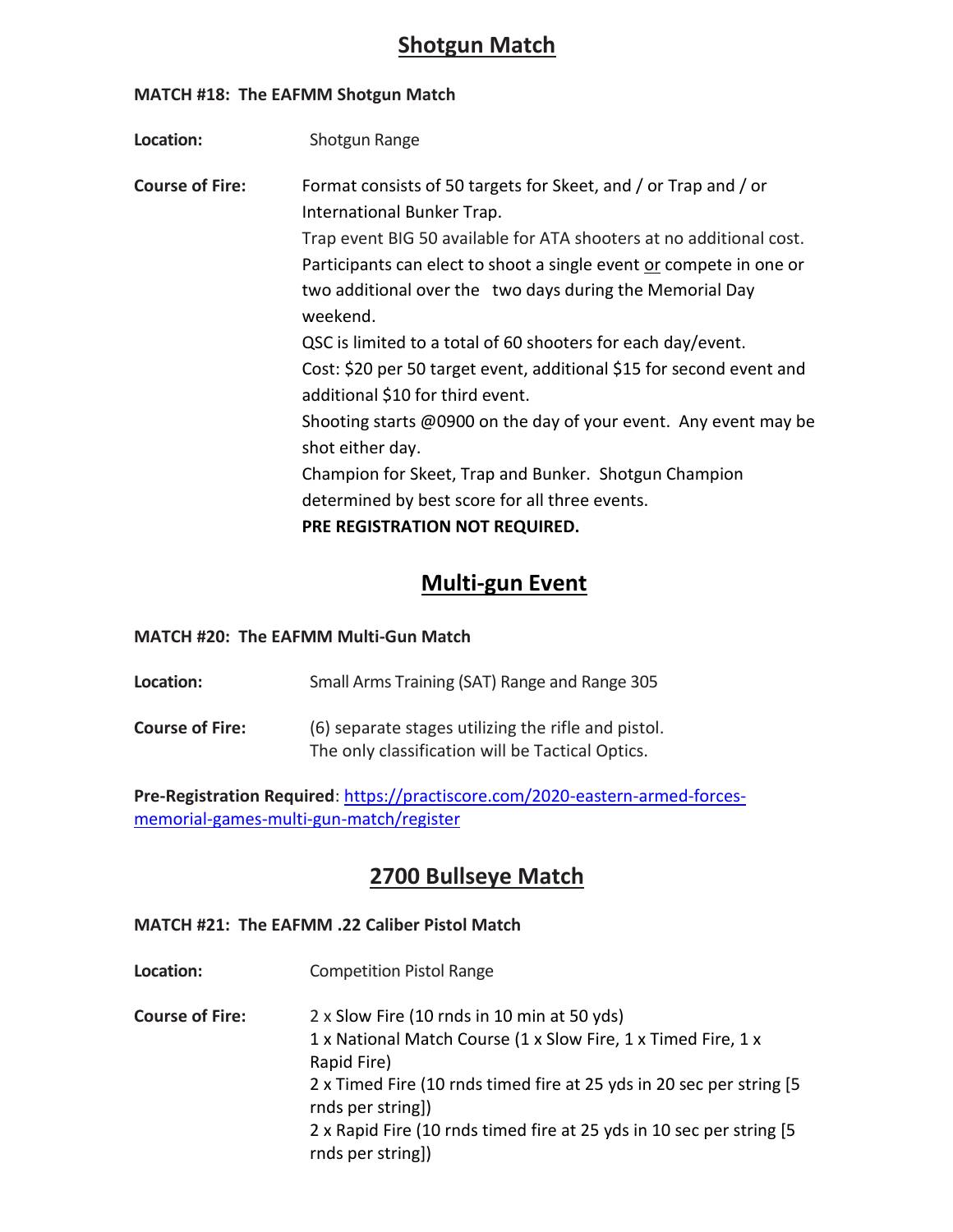#### **MATCH #22: The EAFMM Center Fire Pistol Match**

**Location:** Competition Pistol Range **Course of Fire:** 2 x Slow Fire (10 rnds in 10 min at 50 yds) 1 x National Match Course (1 x Slow Fire, 1 x Timed Fire, 1 x Rapid Fire) 2 x Timed Fire (10 rnds timed fire at 25 yds in 20 sec per string [5 rnds per string]) 2 x Rapid Fire (10 rnds timed fire at 25 yds in 10 sec per string [5 rnds per string])

## **MATCH #23: The EAFMM .45 Caliber Pistol Match**

- **Location:** Competition Pistol Range
- **Course of Fire:** 2 x Slow Fire (10 rnds in 10 min at 50 yds) 1 x National Match Course (1 x Slow Fire, 1 x Timed Fire, 1 x Rapid Fire) 2 x Timed Fire (10 rnds timed fire at 25 yds in 20 sec per string [5 rnds per string]) 2 x Rapid Fire (10 rnds timed fire at 25 yds in 10 sec per string [5 rnds per string])

## **MATCH #24: The Maj Megan M. McClung Memorial Match**

**Course of Fire:** Grand aggregate of matches #21, #22, and #23.

## **22 Long Rifle Challenge Match**

#### **MATCH #25: The EAFMM 22 Long Rifle Challenge**

- **Location:** Range 1
- **Caliber:** .22 Long Rifle (LR) only
- **Course of Fire:** 5 stages National Rifle League (NRL) 22 style. Targets will be out to 100 yards. 5 stages Extreme Long Range (ELR) 22 style. Targets will be from 100 yards out to 365 yards.
- **Squadding:** Self squadding will be done through Practiscore registration.

**Pre-Registration Required:** [https://practiscore.com/quantico-shooting-club-annual](https://practiscore.com/quantico-shooting-club-annual-armed-forces-memorial-22-long-rifle-challenge/register)[armed-forces-memorial-22-long-rifle-challenge/register](https://practiscore.com/quantico-shooting-club-annual-armed-forces-memorial-22-long-rifle-challenge/register)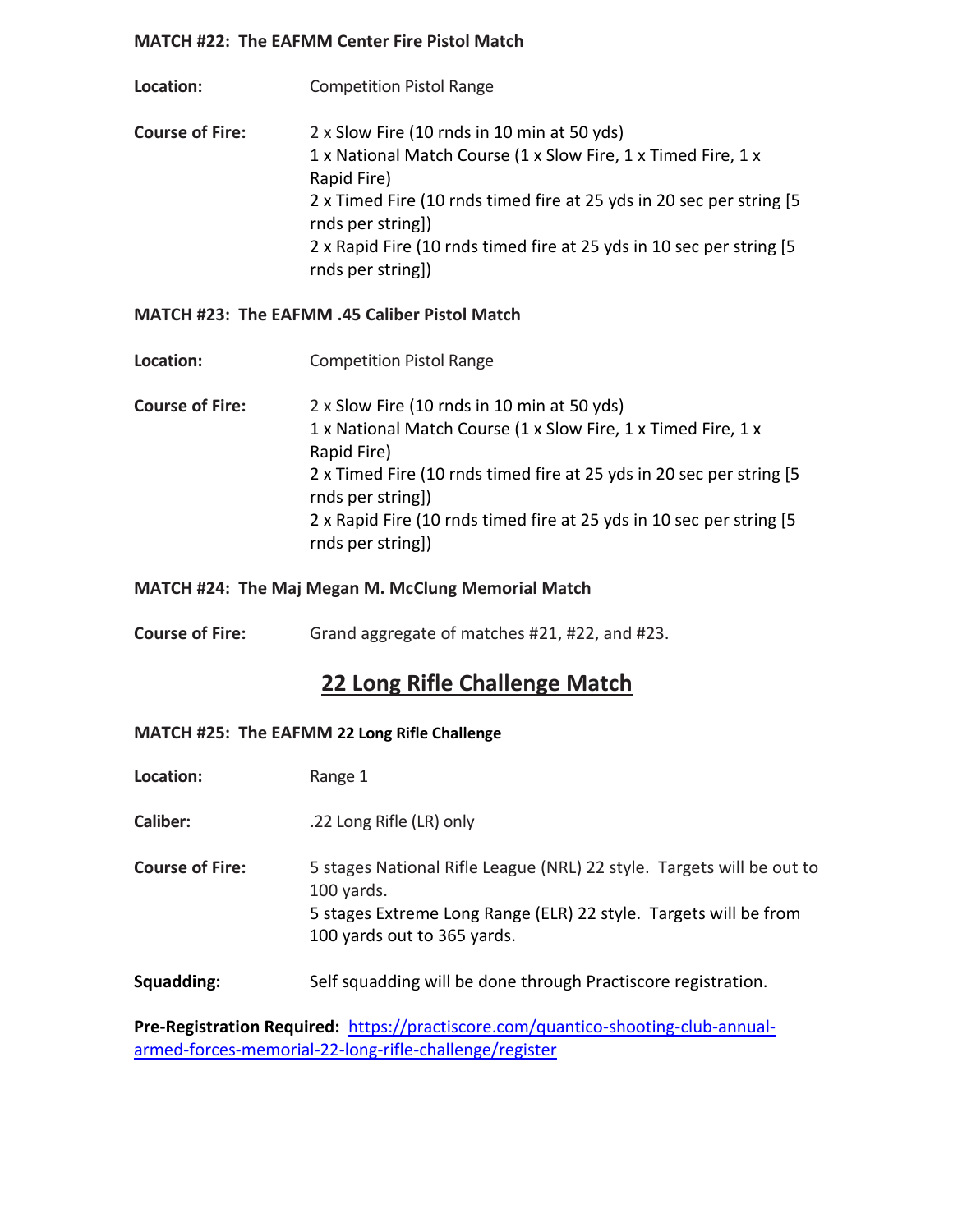## *~~~* **SUNDAY, 24 MAY 2020 - 0730** *~~~*

## *Vintage Match*

## **MATCH #17: The Maj Jim Land Precision Living Memorial Trophy Match**

| Location:              | Range 3                                                                                                                                                                                                                                                                                                                                                                                                                                                                                                                                                                                                                                                                                                                                                 |
|------------------------|---------------------------------------------------------------------------------------------------------------------------------------------------------------------------------------------------------------------------------------------------------------------------------------------------------------------------------------------------------------------------------------------------------------------------------------------------------------------------------------------------------------------------------------------------------------------------------------------------------------------------------------------------------------------------------------------------------------------------------------------------------|
| <b>Course of Fire:</b> | Sighting - 300 yards. Unlimited sighters in 5 minutes. One or both<br>team members may fire sighters.<br><b>Stage 1</b> - 300 yards. The first team member fires 10 shots prone<br>during 20 second target exposures. The shooter and spotter then<br>change roles.<br>Stage 2 - 300 yards. The second team member fires 10 shots<br>prone during 20-second target exposures.<br>Sighting - 600 yards. Unlimited sighters in 5 minutes. One or both<br>team members may fire sighters.<br>Stage 3 - 600 yards. The first team member fires 10 shots prone<br>during 20 second target exposures. The shooter and spotter then<br>change roles.<br>Stage 4 - 600 yards. The second team member fires 10 shots<br>prone during 20-second target exposures. |

**Weapon:** Vintage military sniper rifles as per the most current CMP rule book.

**Match #12: The LCpl Vincent M. Sullivan Memorial Trophy Rifle Team Match**

## *500 Aggregate Team Match*

| Location:              | Range 4                                                                                                                                                                                                                                                                                                                                                                                                                                                                                                                                                                                                                                                                                                                                 |
|------------------------|-----------------------------------------------------------------------------------------------------------------------------------------------------------------------------------------------------------------------------------------------------------------------------------------------------------------------------------------------------------------------------------------------------------------------------------------------------------------------------------------------------------------------------------------------------------------------------------------------------------------------------------------------------------------------------------------------------------------------------------------|
| <b>Course of Fire:</b> | 10 shots, 200 yards, slow fire, standing.<br>10 shots, 200 yards, rapid fire, sitting or kneeling from standing<br>10 shots, 300 yards, rapid fire, prone from standing.<br>20 shots, 600 yards, slow fire prone.                                                                                                                                                                                                                                                                                                                                                                                                                                                                                                                       |
| <b>Conditions:</b>     | Each team will have 4 firing members. A team captain must be<br>appointed and one coach is authorized. The captain may act as a<br>coach. The captain and coach may participate either as firing or<br>non-firing members; however, in no case will the total team<br>strength exceed 6. During slow fire stages, two shooters will<br>simultaneously occupy the firing point and will alternately fire on<br>the same target. The team captain handles all challenges, verifies<br>scores and may coach but only if he removes his coach from the<br>line and actually occupies the coaching position. Team substitutes<br>are authorized prior to commencement of the match. Each team is<br>required to supply 1 pit puller per team |
| <b>Time Limit:</b>     | 200 Yards SF--Total team time 43 minutes.<br>200 Yards RF--60 seconds per string.<br>300 Yards RF--70 seconds per string.                                                                                                                                                                                                                                                                                                                                                                                                                                                                                                                                                                                                               |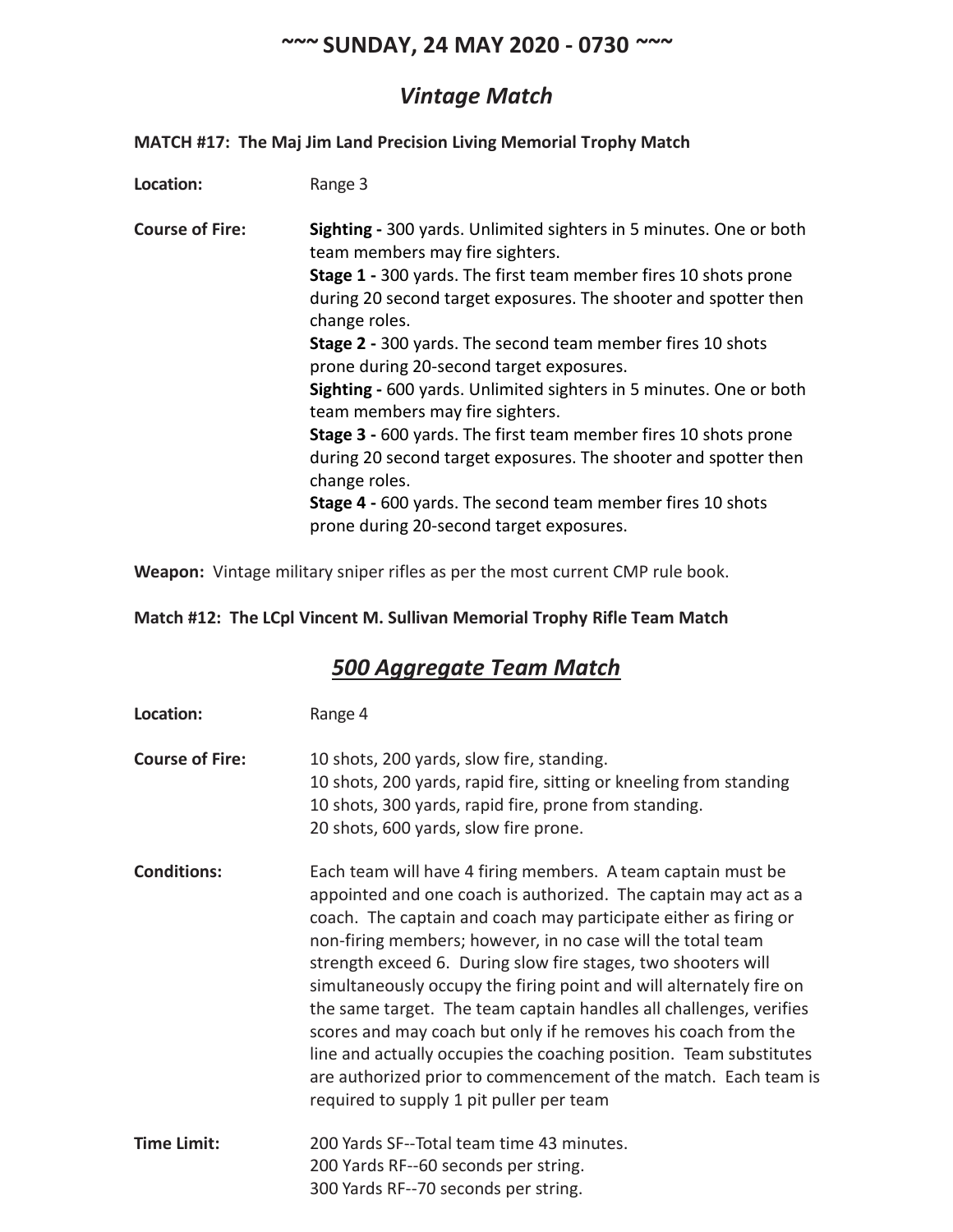600 Yards SF--Total team time 83 minutes.

## **Shotgun Match**

#### **MATCH #18: The EAFMM Shotgun Match**

| Format consists of 50 targets for Skeet, and / or Trap and / or<br>Trap event BIG 50 available for ATA shooters at no additional cost.<br>Participants can elect to shoot a single event or compete in one or<br>two additional over the two days during the Memorial Day<br>QSC is limited to a total of 60 shooters for each day/event.<br>Cost: \$20 per 50 target event, additional \$15 for second event and<br>Shooting starts @0900 on the day of your event. Any event may be<br>Champion for Skeet, Trap and Bunker. Shotgun Champion |
|------------------------------------------------------------------------------------------------------------------------------------------------------------------------------------------------------------------------------------------------------------------------------------------------------------------------------------------------------------------------------------------------------------------------------------------------------------------------------------------------------------------------------------------------|
|                                                                                                                                                                                                                                                                                                                                                                                                                                                                                                                                                |

## **National Match Course**

#### **MATCH #26: The EAFMM Excellence-in-Competition Rifle Match**

| <b>Course of Fire:</b> | The National Match Course prescribed in current National Match        |
|------------------------|-----------------------------------------------------------------------|
|                        | regulations. First and second relays will move to pits upon           |
|                        | completion of both 200-yard stages and the 300yd. stage. Pit          |
|                        | change. Third and fourth relays will fire through the 600-yard stage. |

**Rifle:** Service Rifle.

**Squadding:** Match personnel randomly squad competitors on Range 4 immediately following the Rifle Team Match.

## **Multi-gun Event**

#### **MATCH #20: The EAFMM Multi-Gun Match**

- Location: Small Arms Training (SAT) Range & Range 305
- **Course of Fire:** (6) separate stages utilizing the rifle and pistol. The only classification will Tactical Optics

**Pre-Registration Required**: [https://practiscore.com/2020-eastern-armed-forces](https://practiscore.com/2020-eastern-armed-forces-memorial-games-multi-gun-match/register)[memorial-games-multi-gun-match/register](https://practiscore.com/2020-eastern-armed-forces-memorial-games-multi-gun-match/register)